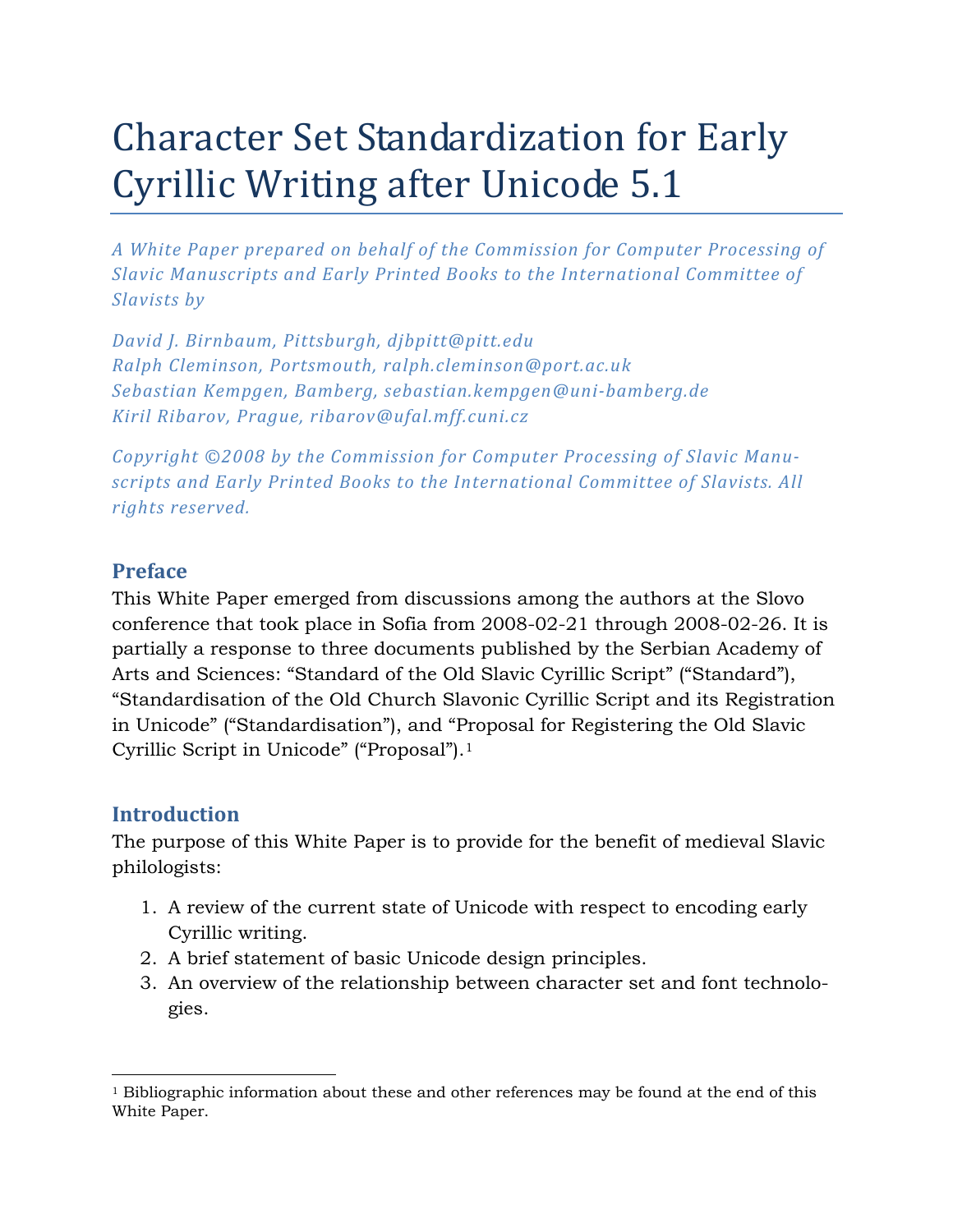- 4. A response to "Standard," "Standardisation," and "Proposal" that provides a realistic perspective on the compatibility of these documents with modern character set standards.
- 5. A discussion of the possible need for further expansion of the early Cyrillic character inventory in Unicode.
- 6. A discussion of strategies for meeting the encoding needs of Slavic medievalists in a standards-conformant way.

This White Paper is contributed for discussion before and during the September 2008 International Congress of Slavists in Ohrid.

# **The current state of Unicode with respect to encoding early Cyrillic writing**

In February 2007 a group of character set specialists and medieval Slavic philologists submitted to the Unicode Consortium (http://www.unicode.org) and ISO JTC1/SC2/WG2 (http://std.dkuug.dk/jtc1/sc2/wg2/) a formal proposal for the modification (correction and expansion) of Unicode resources for encoding medieval Slavic writing ("N3194R"). This proposal was accepted almost in its entirety at a meeting of the Unicode Technical Committee (UTC) at that time, and the characters proposed therein were registered in Unicode 5.1, which became the official current version of Unicode on 2008-04-04. As a result, Unicode 5.1 contains all early Cyrillic characters for which evidence and argumentation has been presented to the UTC.

#### **Unicode design principles**

The authors of this White Paper are not members of the Unicode Consortium (UC) or of the UTC and do not speak for those organizations. We nonetheless have practical experience in submitting successful proposals to the UTC for inclusion in Unicode, and one goal of this White Paper is to provide guidelines for future successful proposals to the UTC for the registration of additional characters needed to encode early Cyrillic writing. The design principles below are common knowledge among scholars of character set standardization, but may be unfamiliar to Slavic philologists. A more detailed explanation of these issues is available in UTC TR 17.

#### **Unicode encodes characters, and not glyphs**

A *character* is an *informational* unit that has no canonic physical appearance. A *character set*, such as Unicode, encodes an inventory of characters, assigning to each a standardized canonic name, a byte value, and certain other proper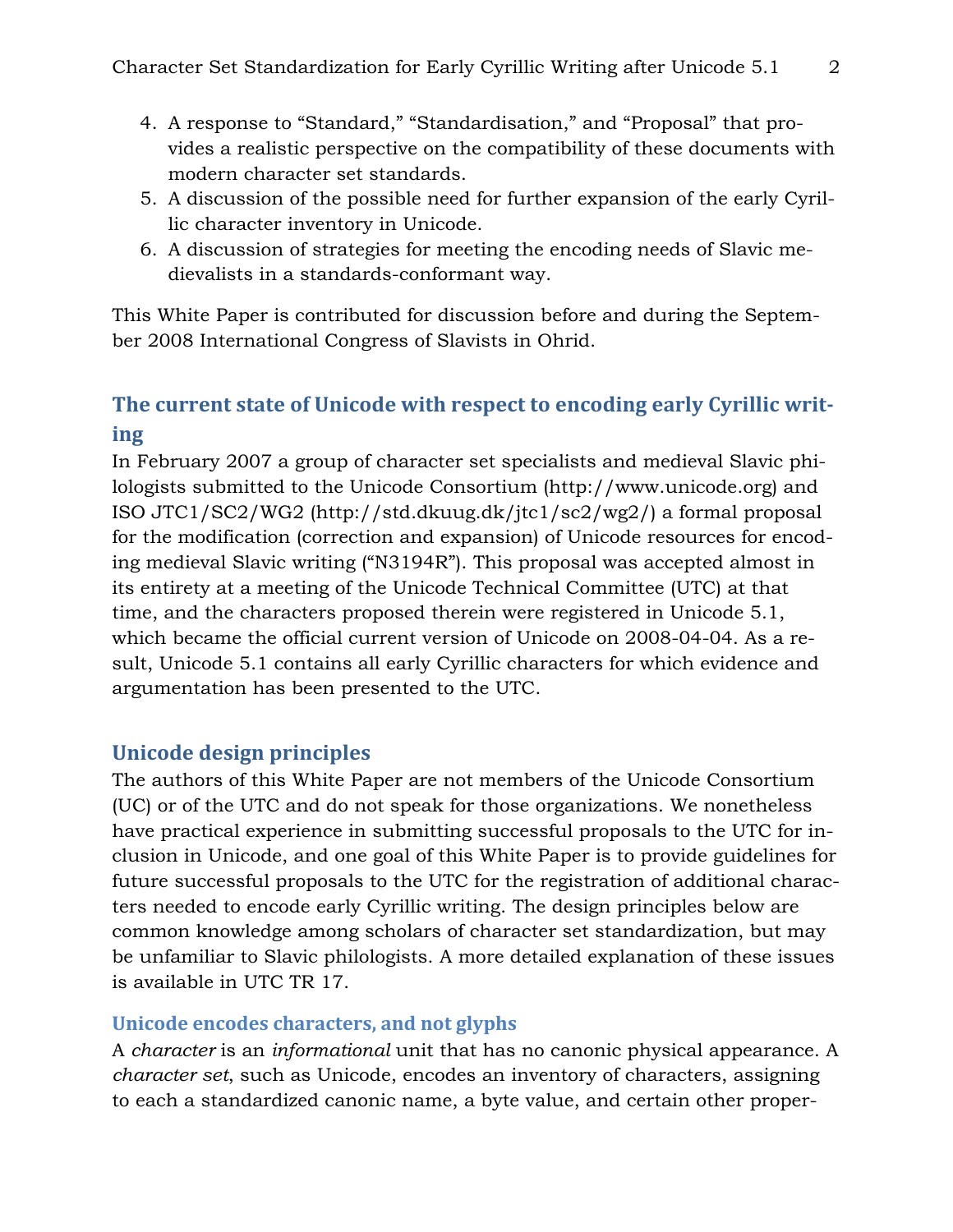ties. The glyphs used to illustrate characters in code charts published by the UC are not normative.

A *glyph* is a presentational unit. A *font* encodes an inventory of glyphs. Glyphs are typically used to represent characters, but a single character may be represented by a variety of different glyphs (roman vs italic vs bold; Times Roman vs Helvetica; etc.).

There need not be a one-to-one relationship of character to glyph, either paradigmatically or syntactically. On the paradigmatic level, a single character (e.g., Latin lower-case "a") may be represented equivalently by roman, italic, bold, etc. and Times Roman, Helvetica, etc. glyphs. On the syntactic level, a single unit of writing (e.g., Latin "a" with acute accent) may be represented as one or two characters and as one or two glyphs, where the number of characters is independent of the number of glyphs.

One consequence of the character/glyph distinction is that Unicode is intended to represent text in an informational, but not necessarily presentationally scrupulous manner. Unicode *plain text* (without markup or other additional non-content information) should be legible, but it is not necessarily intended to meet all of the cultural expectations of users.[2](#page-2-0) Unicode is thus the character set layer of text representation; culturally satisfactory rendering may require glyph (font) distinctions, as well. More specifically, Unicode is not intended to be entirely adequate for all typographic purposes. For example, if a user wishes to combine early Cyrillic writing rendered in archaic letterforms with modern Cyrillic writing rendered in modern letterforms, it is expected that the user will employ the same Unicode characters for both purposes, and will achieve any required rendering difference by employing different fonts.[3](#page-2-1) **For this reason, we are unable to endorse the suggestion in "Proposal" to register early Cyrillic separately from modern Cyrillic so that "we can have both the** 

<span id="page-2-0"></span><sup>2</sup> Unicode 2, pp. 18–19.

<span id="page-2-1"></span><sup>3</sup> Much as plain text in modern Cyrillic does not distinguish whether it is in, for example, Russian or Bulgarian (the modern Bulgarian alphabet is a proper subset of the modern Russian alphabet), or whether it is in roman or italic or bold, or whether it is in Times Roman or Helvetica, Cyrillic text also does not indicate whether it is to be rendered in an archaic typeface with "Slavonic" letterforms or in a modern typeface. Both font and linguistic information are intended to be encoded separately (typically through markup). It is plainly not the case that early Cyrillic writing must be rendered with archaic letterforms; counterexamples in a professional Slavistic context range from Horace Lunt's *Old Church Slavonic Grammar* (first published by Mouton in 1958) through Sebastian Kempgen's modern MacCampus "Kliment" family of fonts. It is similarly not the case that modern Cyrillic writing cannot be rendered with archaic letterforms; see, for examples, pictures of commercial uses of old fonts for modern text at http://kodeks.uni-bamberg.de/AKSL/Schrift/AkslHeute.htm .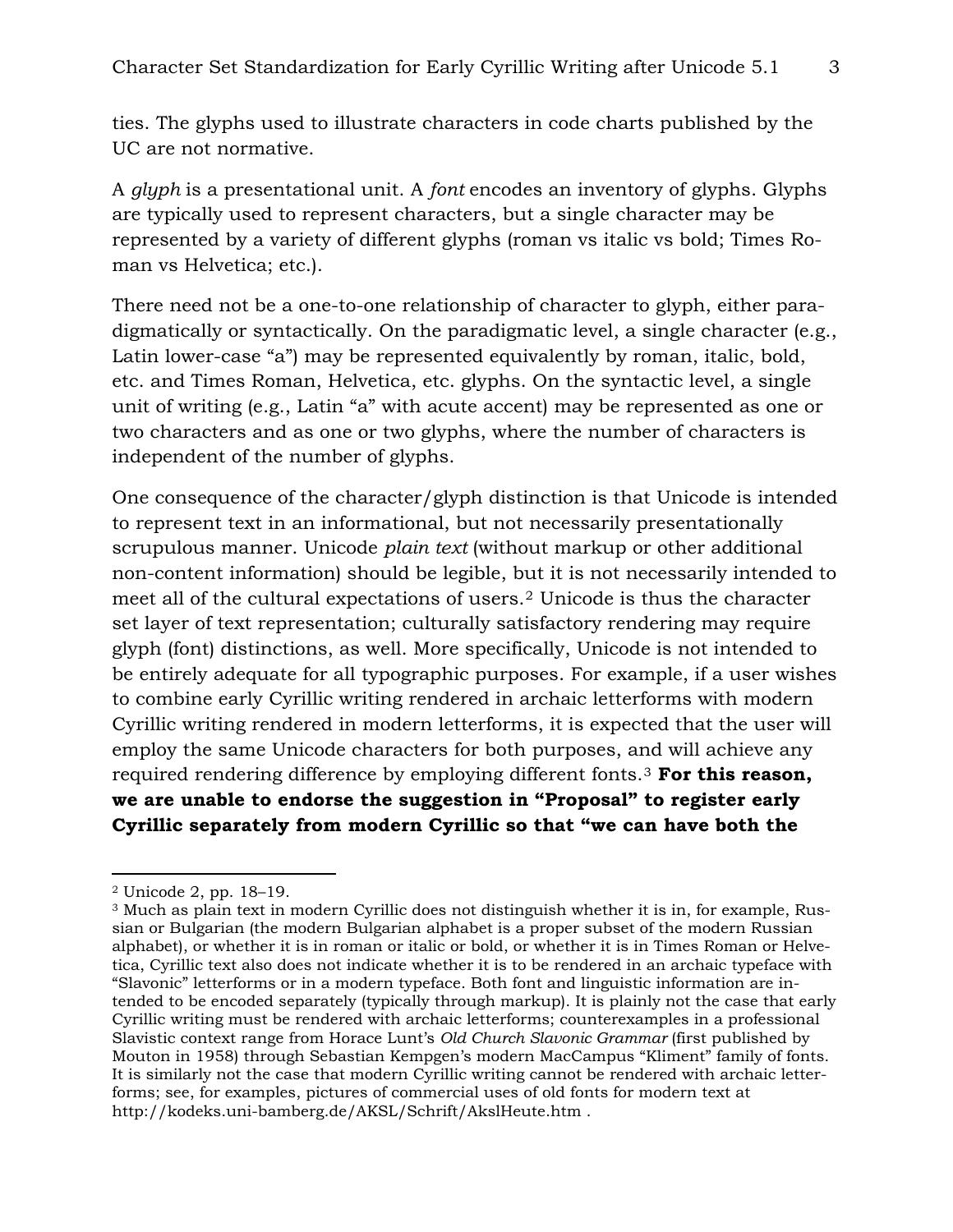**contemporary and the Old Slavic script in the same font."** There is no technical need to include both in the same font, and even if there were, this type of font-based argumentation is unlikely to prove acceptable to the UTC.

The boundaries between characters and glyphs are not always clear, especially across time,<sup>[4](#page-3-0)</sup> but some guidelines for proposing new characters for inclusion in Unicode are:

- 1. Are two textual items used contrastively to distinguish information? If they do not distinguish information, they are likely to be regarded as glyphic variants of a single character.
- 2. Are the distinctions primary (e.g., as in minimal pairs) or are they positionally dependent? If the distinctions are positionally dependent, they are likely to be regarded as glyphic variants of a single character.
- 3. Are the distinctions found consistently and with reasonable frequency in the system, or are they occasional and idiosyncratic? If they are occasional and idiosyncratic, they are unlikely to be regarded as candidates for standardization. **For these three reasons, we are unable to endorse any argument for registration that depends entirely on the mere coexistence in a single document of different letterforms with comparable orthographic and linguistic function.** For example, within an early Cyrillic context, broad and narrow omicron are candidates for independent registration (and both are registered in Unicode 5.1) because they are used in a way that is linguistically contrastive and not orthographically predictable (independently of language) in some written documents. Tall and short jat′ are not candidates for independent registration (and have not been proposed as such) because they have not been shown to be used in a comparably distinctive way.
- 4. Are textual items independent or composed? In a writing system that, for example, combines "floating" accentual diacritics freely with base alphabetic characters, Unicode prefers to regard an accented letter as a sequence of two characters, rather than as a single precomposed character. Those precomposed characters that exist in Unicode result from the "grandfather" consideration discussed below. This means, for example, that although many combinations of Latin alphabetic letters with accent marks are registered in Unicode as precomposed unitary characters, the UTC is unlikely to agree to register as precomposed unitary characters

-

<span id="page-3-0"></span><sup>4</sup> For example, Latin "i" and "j" originated as presentational variants of a single informational unit, but are now regarded as different (and, in most writing systems, substantially unrelated) informational units.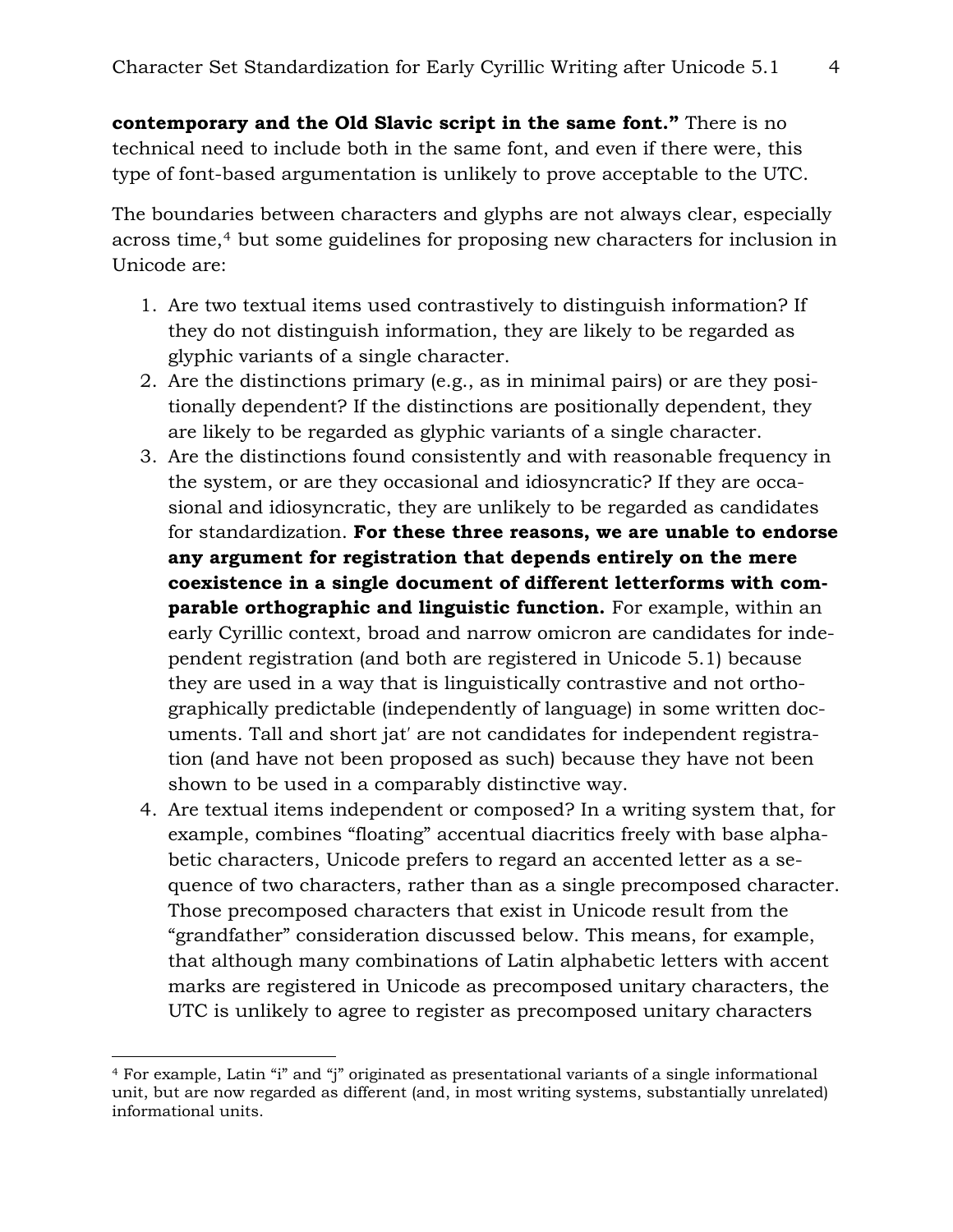combinations of Cyrillic alphabetic letters with accent marks. **For this reason, we are unable to endorse any proposal for the independent registration of textual items that can be represented adequately (on the informational plane) as sequences of Unicode characters.**

- 5. Were particular textual items present in registered International Organization for Standardization (ISO) or national character set standards during the initial development of Unicode? Textual units that do not meet the requirements for characterhood were nonetheless included in Unicode if they were already present in other standards of this sort. This "grandfather" approach was viewed as a compromise necessary to facilitate the migration of legacy files to Unicode. It does not establish a precedent for adding new non-characters. **For this reason we are unable to endorse any analogical argument for the registration of characters that relies on the presence of structurally comparable "grandfathered" characters in other scripts.**
- 6. Is there some sort of consensus within a community of users that a particular text element needs to be registered as a separate character, and that it meets the Unicode requirements for characterhood? Because Unicode is a standard, the UTC is unlikely to register new characters that are required by only a single user for idiosyncratic purposes. **For this reason we are unable to endorse any proposal for the registration of characters for which there is no consensus within at least a meaningful subset of specialists.**

Finally, Unicode encodes characters only if they meet the Unicode requirements for characterhood. This restriction emerges from Unicode design principles, and is based on philosophical and structural considerations, and not solely on the desire to keep the number of registered characters low. **For this reason, we are unable to endorse any proposal for registration that relies on the small number of proposed characters (that is, on the relatively low cost of adding a small number of new items) as an argument for their inclusion.** 

#### **Unicode encodes scripts, and not alphabets or orthographies**

 $\overline{a}$ 

Unicode alphabetic characters typically belong to a particular *script* (e.g., Latin, Cyrillic, Glagolitic, Greek, etc.). The boundaries between scripts are not always clear, especially across time,<sup>[5](#page-4-0)</sup> but a guiding principle has been to observe mod-

<span id="page-4-0"></span><sup>5</sup> For example, Cyrillic originated as an extension and modification of Greek for use in writing a Slavic language, but is now regarded as a different script, while extensions and modifications of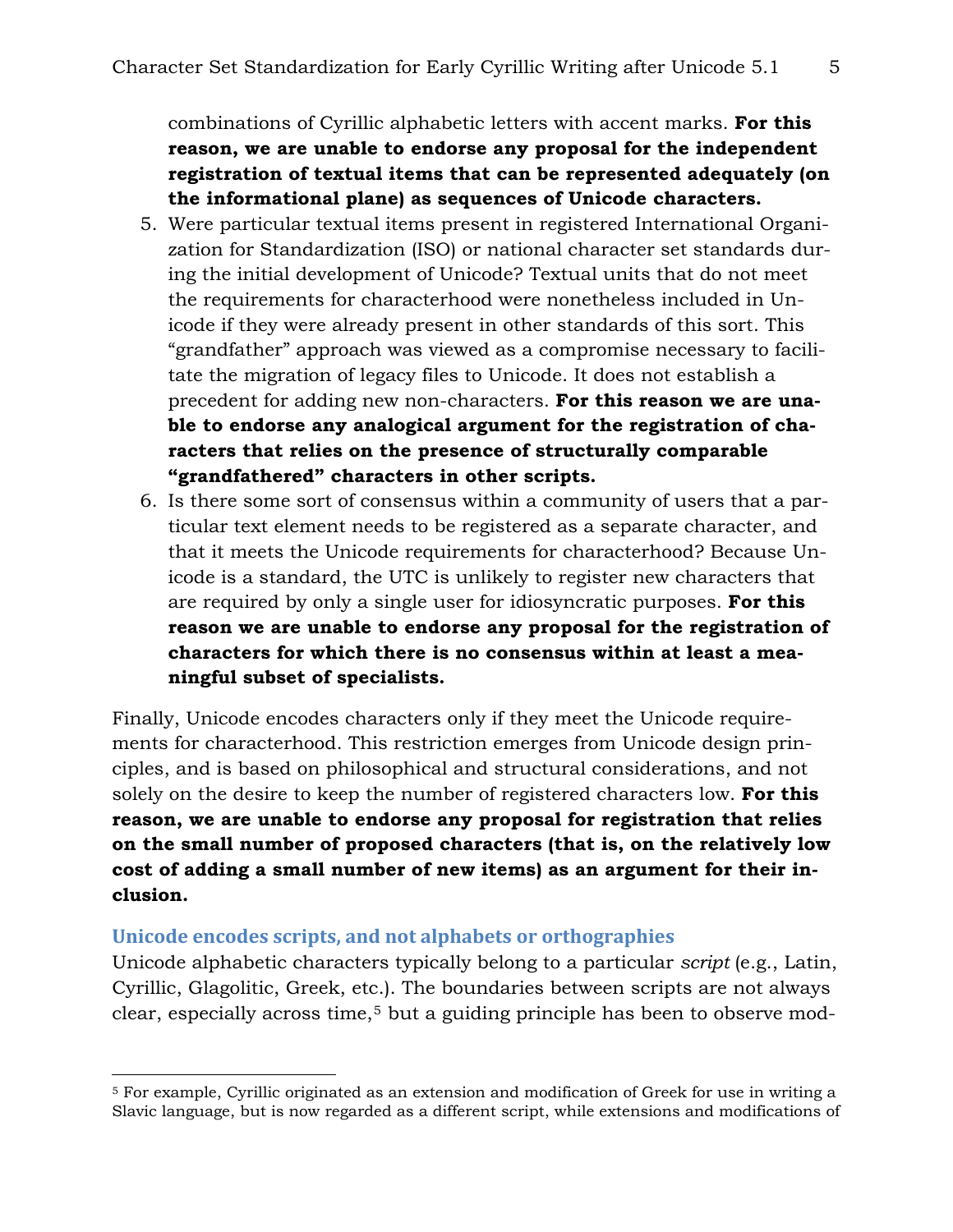ern cultural conventions. In the medieval Slavic context, Glagolitic and Cyrillic have always been regarded by Slavists as different scripts, while the use of the term "Cyrillic" for both early and modern Cyrillic writing suggests that despite differences in inventory and (in many uses) appearance, such systems nonetheless belong to the same script. **For this reason, we are unable to endorse any argument for the registration of early Cyrillic as a separate script from modern Cyrillic.** 

#### **The relationship between character set and font technologies**

**For the reasons described above, we are unable to endorse any proposal for the registration of additional early Cyrillic characters in Unicode that should more properly be addressed on the font level, rather than the character set level.** The assumption underlying "Standardisation" that certain presentational details should be addressed on the character-set level through Unicode registration reflects a misunderstanding of the architecture of modern operating systems and applications.

As was demonstrated by Zoran Kostić at the azbuky.net conference in Sofia from 2005-10-24 through 2005-10-27 and by Sebastian Kempgen at the Slovo conference in Sofia from 2008-02-20 through 2008-02-26, OpenType font technology supports the simultaneous association of multiple glyphs with a single Unicode character. Among major applications support for this feature of Open Type is currently limited to Adobe InDesign, but OpenType is an open standard that is supported on multiple operating systems, and that is likely to gain wider support in applications over time. Meanwhile, it is already possible to encode such complex character/glyph information in XML in an applicationindependent way using, for example, the "gaiji"  $\langle \langle g \rangle$  mechanism of TEI P5.

#### **Response to "Proposal" and "Standard"**

#### **Response to "Proposal"**

 $\overline{a}$ 

"Proposal" incorrectly states that Unicode does not contain a large number of characters that it does, in fact, contain. Many of those characters were added in Unicode 5.1 and some were registered in earlier versions of Unicode. The presence or absence of specific characters or candidates for registration is discussed in the review of "Standard," below.

Cyrillic in the twentieth century for use in non-Slavic languages of the former Soviet Union and elsewhere are nonetheless regarded as Cyrillic.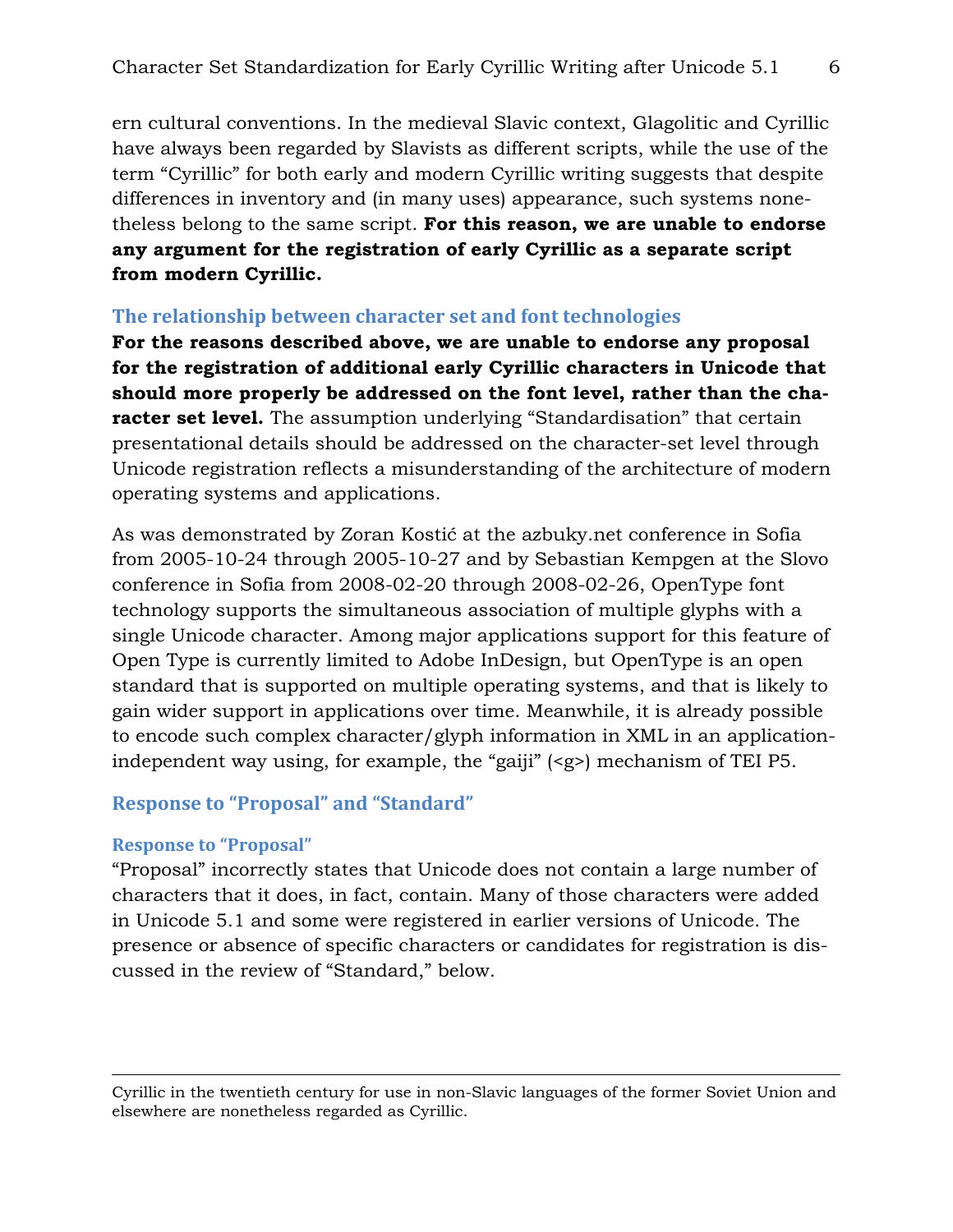"Proposal" asserts that letter shapes in modern and early Cyrillic are different. To the extent that this is true, $6$  it is a font-level consideration and therefore not an acceptable argument for Unicode registration. The illustrative glyphs in UC publications are not normative, and Unicode characters are explicitly said to have no normative shape.

"Proposal" asserts that it is not possible to employ modern and early Cyrillic letterforms in a single font. As is discussed above, this is incorrect in the context of OpenType technology. Furthermore, the ability to render different letterforms for the same informational unit in a single font is a not an acceptable argument for Unicode registration.

"Proposal" asserts that letter names in modern and early Cyrillic are different. This is also true of letter names in, for example, some of the modern languages of Europe that use the Latin script, and it is also true for Cyrillic itself—for example, the letter names that "Proposal" uses are Serbian names, which differ from the (more commonly used) Russian names. Characters names also differ between, for example, modern Bulgarian and modern Russian (e.g., "tvërdyj znak" vs. "er goljam"). More important, however, is the fact that Unicode does not try to preserve character names in their native spelling or pronunciation; rather, it uses the English rendition of such names (e.g., "SHTAPIC") or descriptive English names (e.g., "COMBINING CYRILLIC LETTER TSE" or "IOTI-FIED BIG YUS"). Therefore, naming differences are not an acceptable argument for separate Unicode registration.

"Proposal" asserts that some letters (such as djerv) have the same form but different pronunciation in early and modern Cyrillic. This is also true of letters in, for example, some of the modern languages of Europe that use the Latin script, and the same is also true for Cyrillic characters that are already encoded in Unicode for which "Proposal" does not claim the need for a double registration (e.g.m the original Old Church Slavonic [nasal] pronunciation of ѧ and the later non-nasal Russian pronunciation [ja] for the same letter). It is not an acceptable argument for separate Unicode registration.

"Proposal" asserts that some shared letterforms have different sort order properties in modern and early Cyrillic. This is also true of, for example, some of the

-

<span id="page-6-0"></span><sup>&</sup>lt;sup>6</sup> See the discussion in footnote 3, above.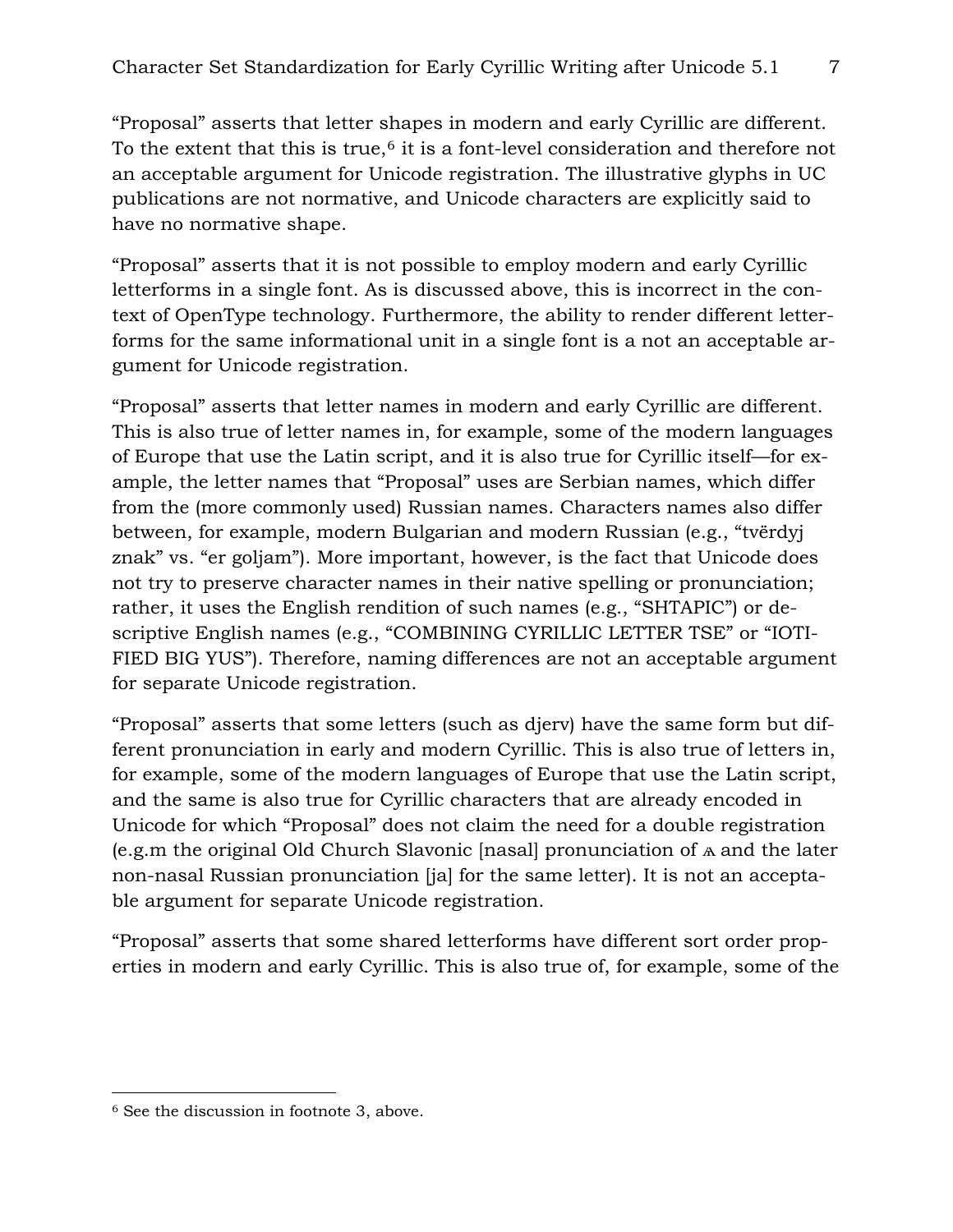modern languages of Europe that use the Latin script.[7](#page-7-0) It is not an acceptable argument for separate Unicode registration.

"Proposal" asserts that "[t]he full and user-friendly application of the Old Church Slavic script requires the registering of numerous letters, ligatures, superimposed letters with and without titlos, a large number of diacritical and punctuation marks and all the Old Slavic numerals." It is true that fine typography may require the availability of all of these *glyphs,* but that fact does not constitute an acceptable argument for their registration as separate Unicode *characters*.

In general, "Proposal" seems to be based on the assumptions that 1) a computer character set must be able to support fine typography, 2) plain text files must be encoded so that they can be printed in a culturally expected way, and 3) there is only a single level of representation. Fine typography and printing are unquestionably important concerns, but computer files may also be created for searching and analysis. The division of textual representation into character and glyph levels and the use of markup (whether explicitly, as in XML, or underlyingly, as in word processors that only appear not to use markup) enable computer files to be used for multiple purposes. Attempting to record all fine typographic distinctions at the character level compromises the use of computer files for anything other than simple rendering.[8](#page-7-1)

"Proposal" asserts that certain variant letterforms should be registered separately because they are governed by orthographic requirements (citing as examples narrow, broad, and ocular "o"; az and alpha forms of "a"; short and tall "t"; and the "ou" sequence and vertical "uk" ligature). The variants of "o" and "u" are already present in Unicode 5.1 not because they co-occur, but because their use is governed by principles that are neither arbitrary nor fully dictated by position. Registering variants of "a" and "t" would require similar documentation, and not their mere co-occurrence in a single source.

"Proposal" asserts that all superimposed letters with or without titlos should be registered. Unicode 5.1 accepted for registration a large number of early Cyrillic superscript characters. Some of the authors of this white paper opposed that registration (arguing that superscription should be encoded through markup), but now that the UTC has agreed to encode superscript characters because

<span id="page-7-0"></span><sup>7</sup> For example, in Swedish å, ä, and ö are considered separate letters of the alphabet and are sorted after z, which is not the way ä and ö are regarded or treated in German.

<span id="page-7-1"></span><sup>&</sup>lt;sup>8</sup> The underlying philosophical issue is that textual units may need to be regarded as the same for some purposes (such as sorting or searching) and as different for other purposes (such as fine typographic rendering). Any encoding represents a compromise between these concerns.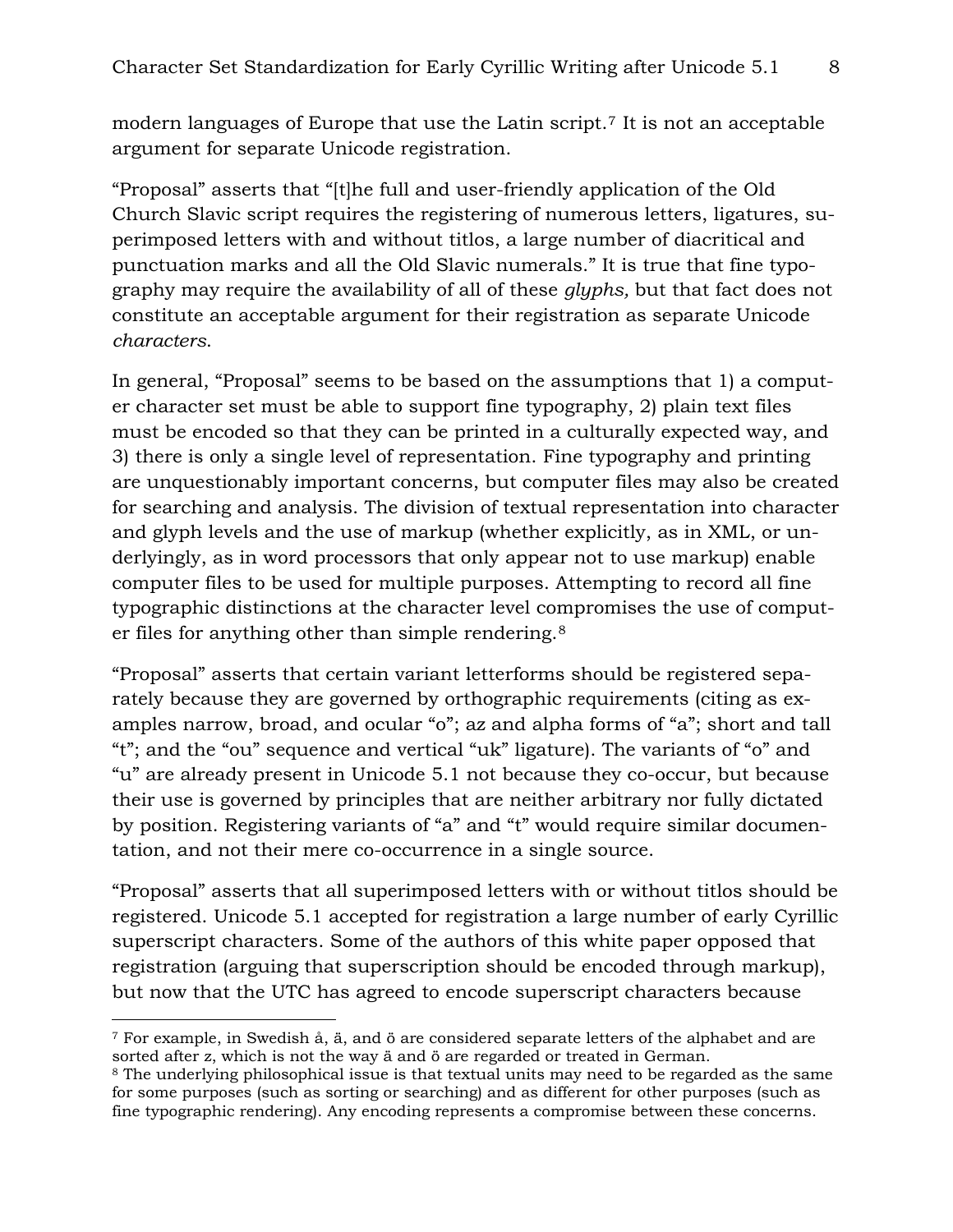they are used in modern Church Slavonic orthography, it would probably be possible to propose the inclusion of additional ones as long as examples could be found of their use. Superscript letters with titlos, however, would be regarded as a sequence of two Unicode characters (that is, the titlo would be treated as a separable diacritic, to be encoded as a separate character).

"Proposal" asserts that all diacritical marks should be registered. Almost all of the diacritical marks listed there already have been registered in Unicode 5.1 (some are individual characters and some can be composed dynamically from multiple characters), about which see the discussion of "Standard," below.

"Proposal" asserts that all numerals should be registered, citing the existing registration of Ancient Greek numbers. Unicode 5.1 registers all early Cyrillic number signs as combining characters, and the UTC is unlikely to agree to register additional precomposed numerical representations.

"Proposal" asserts that composite characters may be encoded in only two ways: as combinations of base plus diacritic (two characters) or as precomposed accented characters (one character), and that "solution no. 3 does not exist." It further argues that precomposed characters are more convenient typographically than floating diacritics (which it labels as "typographically incorrect"). In fact, this analysis reflects a confusion of the character and glyph levels. It is certainly awkward to compose an accented *glyph* dynamically (by superimposing two glyphs) because of differences in width, and a *font* may therefore include a full inventory of precomposed *glyphs*. There is, however, no impediment to representing a single precomposed glyph by a sequence of characters. This is supported directly in OpenType, and it may also be represented at a more abstract level (such as through XML markup) that relies on other font technologies for eventual rendering. There *is*, thus, a third solution: the informational level is represented by characters, the presentational level is represented by glyphs, and there need not be a one-to-one correspondence of character to glyph. The principles underlying this third solution have been part of Unicode design considerations since Unicode 1.0; not only is a one-to-one correspondence not a true technical requirement, but it also not likely to be accepted as a relevant argument by the UTC.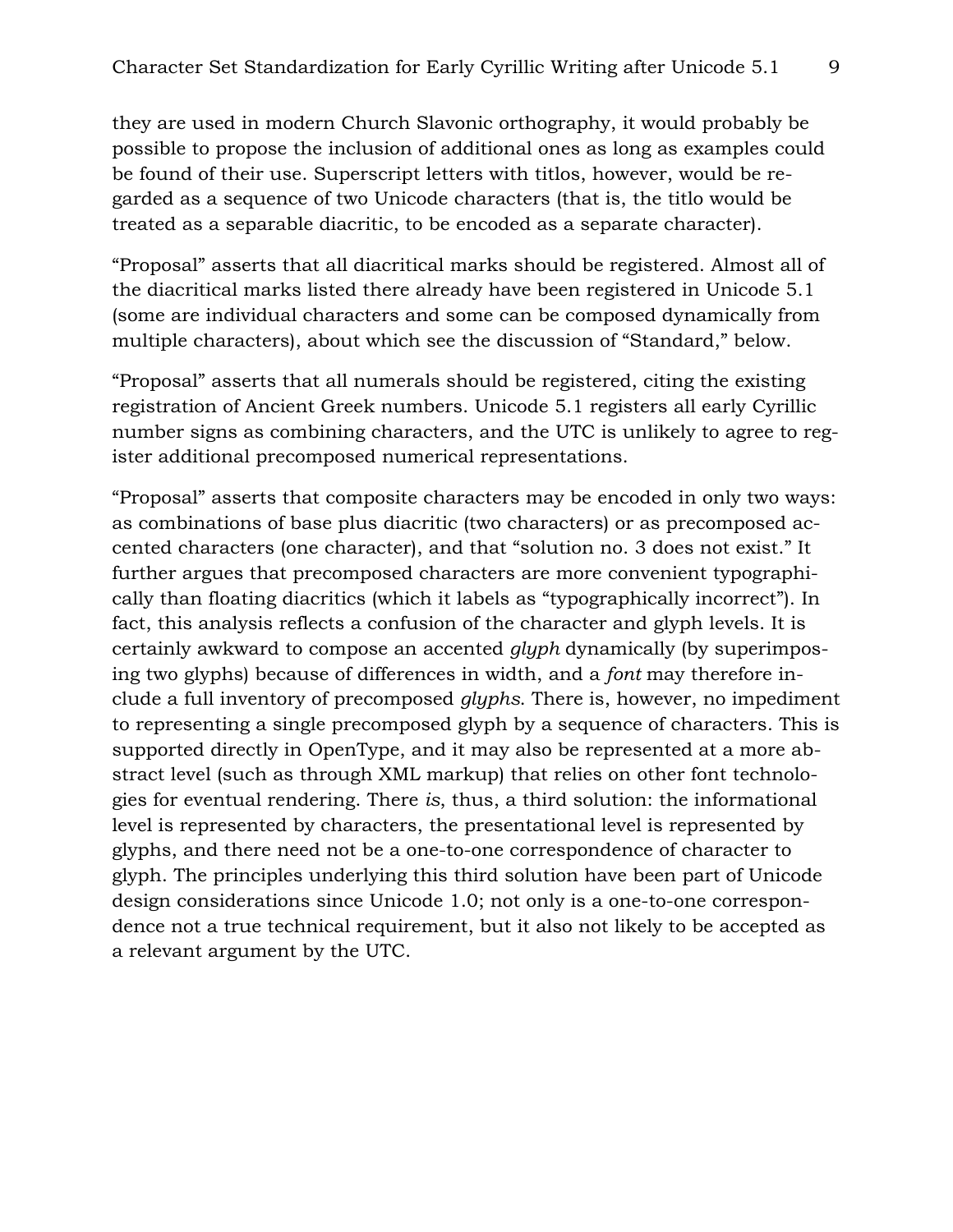#### **Response to "Standard"**

The first two pages of "Standard" list 95 proposed characters (49 "basic" and 46 "functional").[9](#page-9-0)

Almost all of the proposed characters are already present in Unicode 5.1, and the others are discussed individually below.[10](#page-9-1) All registered Cyrillic characters should have upper- and lower-case forms, $11$  and, as noted above, a proposal to register separate superscript characters would probably be accepted. A proposal to register superscript characters both with and without titlo would probably not be accepted; superscript letters with titlo should be encoded as sequences of letter plus floating titlo. The inventory can be divided as follows:

| Belgrade       | Glyph               | Unicode Code Point |
|----------------|---------------------|--------------------|
| 1              | A a                 | U+0410/U+0430      |
| $\overline{2}$ | Бб                  | U+0411/U+0431      |
| 3              | Bв                  | U+0412/U+0432      |
| 4              | Γг                  | U+0413/U+0433      |
| 5              | Дд                  | U+0414/U+0434      |
| 6              | Дд                  | U+A662/U+A663      |
| $\overline{7}$ | E e                 | $U+0415/U+0435$    |
| 8              | $\epsilon$          | U+0404/U+0454      |
| $\mathbf Q$    | $\mathbb{X} \times$ | U+0416/U+0436      |
| 10             | ZZ                  | U+A642/U+A643      |
| 11             | S s                 | U+0405/U+0455      |
| 12             | 22                  | U+A644/U+A645      |
| 13             | $Z_5$               | U+A640/U+A641      |

*Letters already unambiguously present in Unicode 5.1* 

<span id="page-9-2"></span><sup>11</sup> One exception is discussed below.

<span id="page-9-0"></span> $\overline{a}$ 9 The Belgrade proposal has been revised several times since its original publication, and because it has not been possible to "chase" the frequent revisions, updating this White Paper in response to each one, we cite the version distributed at the February 2008 ASO Slovo conference in Sofia. At the time of writing (mid-July 2008) this is the only openly published version, and is available at the Serbian Academy of Sciences Internet address included in the list of Works Cited.

Subsequent revisions of the Belgrade inventory have responded constructively to some (not all) of the concerns raised in this White Paper (which was circulated in draft form to the principal authors of the Belgrade documents), but because the White Paper is intended primarily as a statement of principles and as a guide for future development, rather than specifically as a point-by-point response to the individual details of the Belgrade proposal, the methodological issues addressed here should be understood from that perspective. The present report does take into consideration modifications proposed by Heinz Miklas during discussions at the ASO Slovo conference.

<span id="page-9-1"></span><sup>10 &</sup>quot;Standard" was developed according to definitions of character and glyph that are not entirely compatible with those used by ISO and the Unicode Consortium. The "Standard" document also makes no attempt to collate its items with the Unicode early Cyrillic inventory; we provide such a collation as an appendix to this White Paper.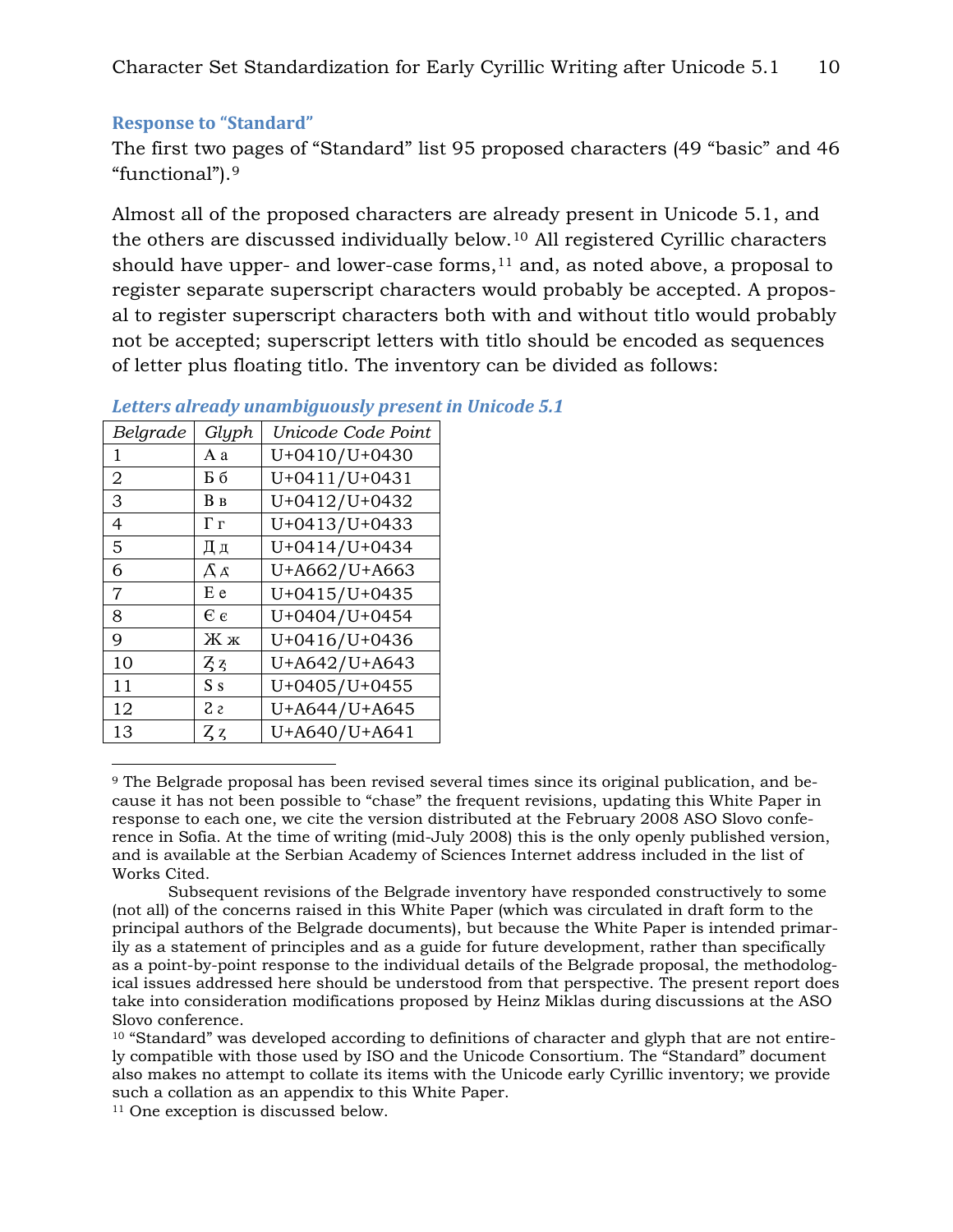| Belgrade | Glyph               | Unicode Code Point |
|----------|---------------------|--------------------|
| 14       | Зз                  | U+0417/U+0437      |
| 15       | Ии                  | U+0418/U+0438      |
| 18       | Ϊï                  | U+0407/U+0457      |
| 19       | $\iota$             | U+A646/U+A647      |
| 20       | Йй                  | U+0419/U+0439      |
| 22       | ħħ                  | U+A648/U+A649      |
| 23       | Ћħ                  | U+040B/U+045B      |
| 24       | $K$ $\kappa$        | U+041A/U+043A      |
| 25       | Лл                  | U+041B/U+043B      |
| 26       | $\Lambda$ $\Lambda$ | U+A664/U+A665      |
| 27       | Mм                  | U+041C/U+043C      |
| 28       | $M_{\rm M}$         | U+A666/U+A667      |
| 29       | $H$ H               | $U+041D/U+043D$    |
| 30       | $H$ <sub>H</sub>    | U+04A4/U+04A5      |
| 31       | O <sub>o</sub>      | U+041E/U+043E      |
| 32       | O o                 | U+047A/U+047B12    |
| 33       | $\Theta$ $\Theta$   | U+A668/U+A669      |
| 34       | $\Theta$ $\Theta$   | $U+AG6A/U+AG6B$    |
| 35       | 600                 | $U+AG6C/U+ACCD$    |
| 36       | ₩                   | $U+ACCE13$         |
| 38       | Πп                  | U+041F/U+043F      |
| 39       | $P_p$               | U+0420/U+0440      |
| 41       | C <sub>c</sub>      | $U+0421/U+0441$    |
| 43       | Tт                  | U+0422/U+0442      |
| 47       | y <sub>y</sub>      | U+0423/U+0443      |
| 48       | $\Phi \Phi$         | U+0424/U+0444      |
| 49       | X x                 | U+0425/U+0445      |
| 51       | $\omega$            | U+0460/U+0461      |
| 52       | Ĝδ                  | U+047C/U+047D      |
| 54       | ය ය                 | U+047E/U+047F      |
| 56       | Цц                  | U+0426/U+0446      |
| 58       | Чч                  | U+0427/U+0447      |
| 61       | $\upmu$             | U+040F/U+045F      |
| 62       | Ш ш                 | U+0428/U+0448      |
| 63       | Щщ                  | U+0429/U+0449      |
| 66       | Ъъ                  | U+042A/U+044A      |
| 67       | Ыы                  | U+A650/U+A651      |
| 70       | Ьь                  | U+042C/U+044C      |
| 71       | Ыы                  | U+042B/U+044B      |

<span id="page-10-0"></span> The official Unicode name for this character "round omega" is misleading. Slavists refer to it as "broad o," understanding "o" as Church Slavonic "on" (= Greek "omicron").

<span id="page-10-1"></span><sup>&</sup>lt;sup>13</sup> This character does not have separate upper- and lower-case forms.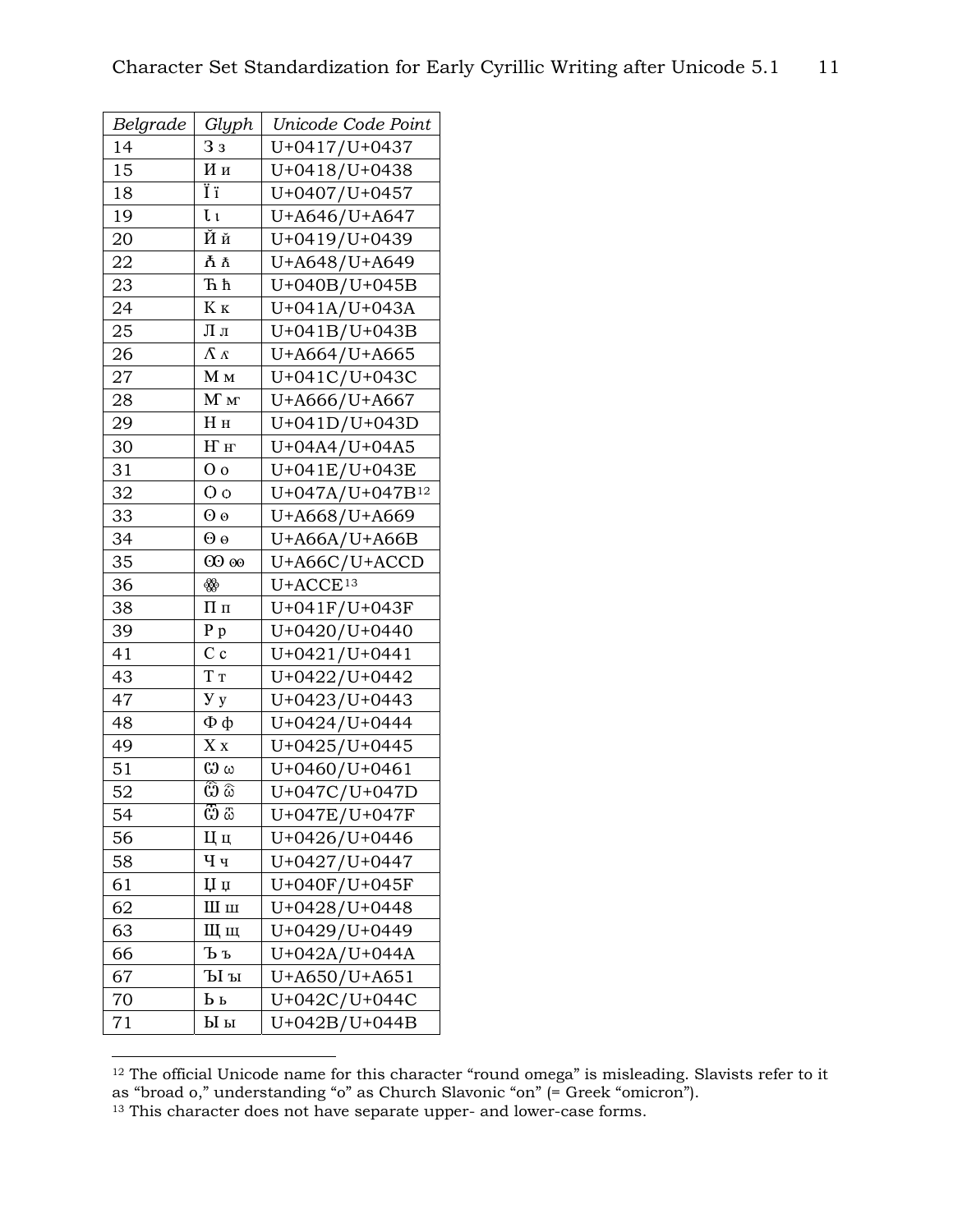| Belgrade | Glyph                           | Unicode Code Point |
|----------|---------------------------------|--------------------|
| 73       | Ъъ                              | U+A64E/U+A64F      |
| 74       | ቴ ቴ                             | U+0462/U+0463      |
| 76       | Πьѣ                             | U+A652/U+A653      |
| 77       | Юю                              | U+042E/U+044E      |
| 79       | <b>IA</b> на                    | U+A656/U+A657      |
| 80       | Юю                              | U+0464/U+0465      |
| 81       | Жa                              | U+0466/U+0467      |
| 82       | Āд                              | U+A658/U+A659      |
| 83       | RR                              | U+042F/U+044F      |
| 84       | $\overline{X} \times$           | U+046A/U+046B      |
| 85       | Жx                              | $U+AG5A/U+AG5B$    |
| 86       | $\Lambda \Lambda$               | U+A65E/U+A65F      |
| 87       | $H\!A$ на                       | U+0468/U+0469      |
| 88       | ΗД                              | U+A65C/U+A65D      |
| 89       | $H\overline{K}$ $H\overline{K}$ | U+046C/U+046D      |
| 90       | ŽѮ                              | U+046E/U+046F      |
| 91       | Ψψ                              | U+0470/U+0471      |
| 92       | ΘΘ                              | U+0472/U+0473      |
| 94       | ${\rm V}$ v                     | U+0474/U+0475      |

#### *Letters already present in Unicode 5.1 but requiring explanation*

- 16/17 (I i). Unicode regards early Cyrillic decimal "i" as equivalent to modern Ukrainian and Belarusian dotted "i" (U+0406/U+0456). The normal glyphs for rendering the upper-case version of this item in both early and modern Cyrillic have no dot. The normal glyph for rendering the lower-case version in modern Cyrillic typography has a dot, while the normal lower-case glyph in early Cyrillic writing does not. Early Cyrillic decimal "i" with a dot should be encoded as regular decimal "i" plus a separate superscript dot character [U+0307].[14](#page-11-0)
- 44 (OV oy). Originally encoded in Unicode with an ambiguous glyphic description (U+0478/U+0479). Unicode 5.1 recommends that the original code points not be used. It creates new code points for vertical "uk" (U+A64A/U+A64B) and recommends that the horizontal "ou" digraph be encoded as a sequence of two characters ("o" is U+041E/U+043E; "u" is U+0423/U+0443).
- 45/46 ( $\frac{88}{3}$ ). An unambiguous vertical "uk" ligature was added to Unicode 5.1 (U+A64A/U+A64B). 45 and 46 should be regarded as glyphic variants

<span id="page-11-0"></span><sup>-</sup><sup>14</sup> Like any other sequence of this type, this might be mapped to a single glyph for rendering purposes.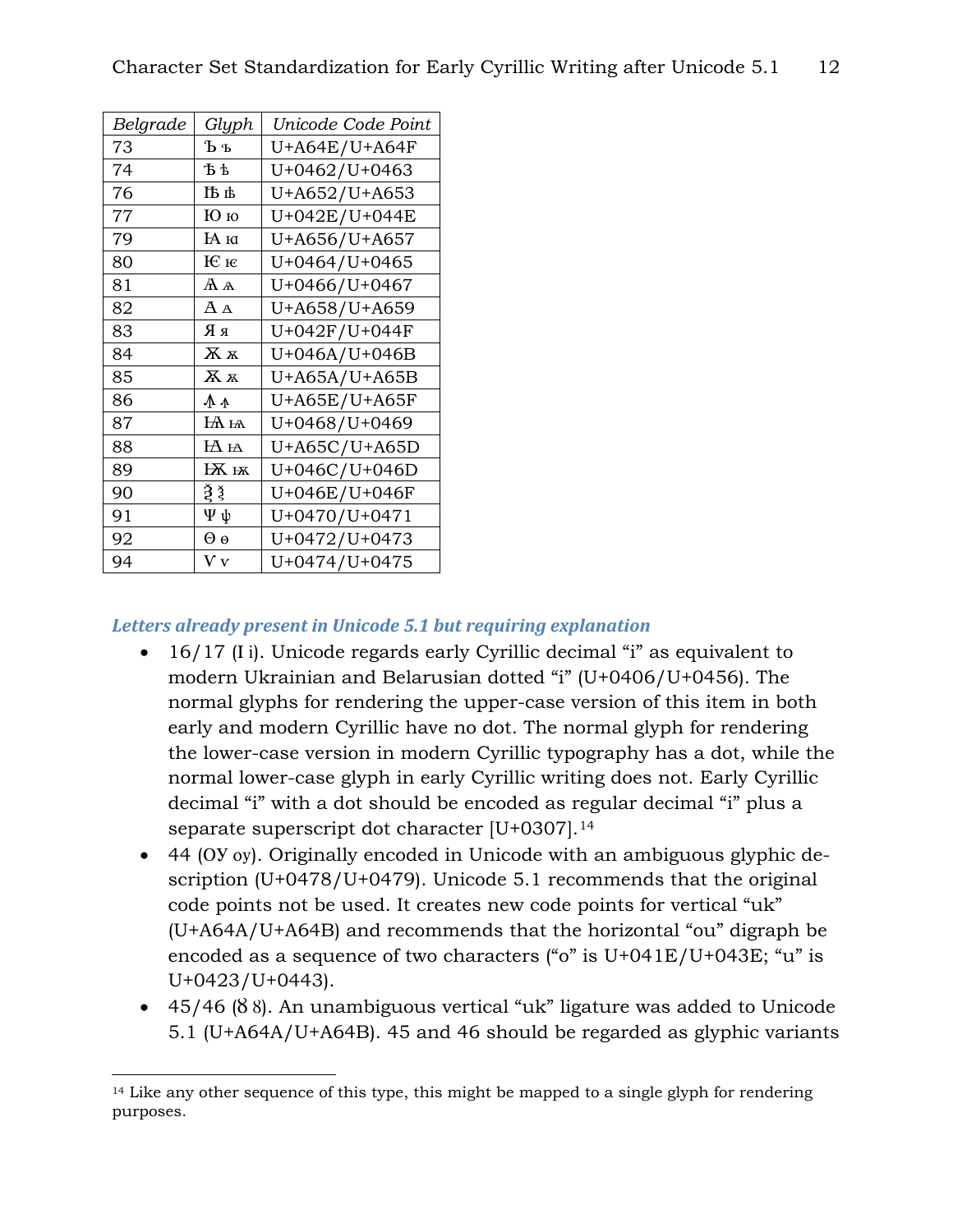of the same underlying character unless they can be shown to satisfy the Unicode requirements for being distinct characters.

• 64 (ШТ шт). Should be encoded as a sequence of "sh" (U+0428/U+0448) plus "t" (U+0422/U+0442).

#### *Letters not present in Unicode 5.1 but possibly candidates for registration*

- 21 ("variant dierv"). This should be registered only if it can be demonstrated that it is not merely a presentational variant of djerv (U+A648/U+A649).
- 37 ("double omicron"). This should be registered only if it can be demonstrated that it is not merely a presentational variant of omega (U+0460/U+0461).[15](#page-12-0)
- 40 ("soft r"). Soft letters spelled with a physically separate superscript palatalization mark (sometimes offset to the right) should be encoded as sequences of characters. For example, palatal "l" with this spelling should be encoded as regular "l" (U+041B/U+043B) followed by a palatalization hook (U+0484). Soft letters spelled as actual physical combinations are registered separately (thus 6 [U+A662/U+A663], 26 [U+A664/U+A665], 28 [U+A466/U+A467], 30 [U+04A4/U+04A5]). For these reasons, 40 should be registered only if it can be shown to have the latter form (i.e., single physically continuous glyph), rather than base "r" plus physically discrete palatalization hook.<sup>[16](#page-12-1)</sup>
- 42 ("soft s"). According to Heinz Miklas, this item is misrepresented in "Standard" as Cyrillic "s" with an attached palatalization handle, instead

<span id="page-12-0"></span> $\overline{a}$ 15 Heinz Miklas (p.c.) notes that one might be tempted to explain the instances of closed omega in the *Bdinski sbornik* as the scribe's individual rendering of double omicron, reflecting length according to Serbian orthographic tradition.

<span id="page-12-1"></span><sup>&</sup>lt;sup>16</sup> Heinz Miklas (p.c.) explains that palatal "r" was represented in some manuscripts (including the *Ostromir Gospel*) by a special form of the following vowel letter (such as "a" with a hook to the left). Whether these hooked shapes should be encoded as independent characters in Unicode or as glyphic variants of jotated vowels (e.g., jotated "a") remains to be determined, but they do not justify encoding a separate palatal "r" character.

During subsequent discussion, Heinz Miklas mentioned a need for soft velars (used to represent palatals). Since these are normally rendered in Cyrillic with a floating palatalization diacritic, they should be encoded as sequences of two characters. Alternatively, it would be possible in a font intended to render early Cyrillic to map glyphic combinations of base "к" or "г" plus palatalization hook to the character cells registered for the modern Macedonian palatals (" $K/\tilde{k}$ " = U+040C/U+045C; " $\tilde{\Gamma}/\tilde{r}$ " = U+0403/U+0453). This is marginally legitimate insofar as both spellings employ a velar base plus a diacritic otherwise used to represent softness to designate a palatal. It has, however, two disadvantages: 1) it incorrectly implies that the palatalization hook is a historical variant (paleographically) of an acute accent and 2) its use would result in encoding the voiceless and voiced palatal stops as single characters but the voiceless palatal fricative as a sequence of two characters (U+0425/U+0445) followed by U+0484, which would complicate processing.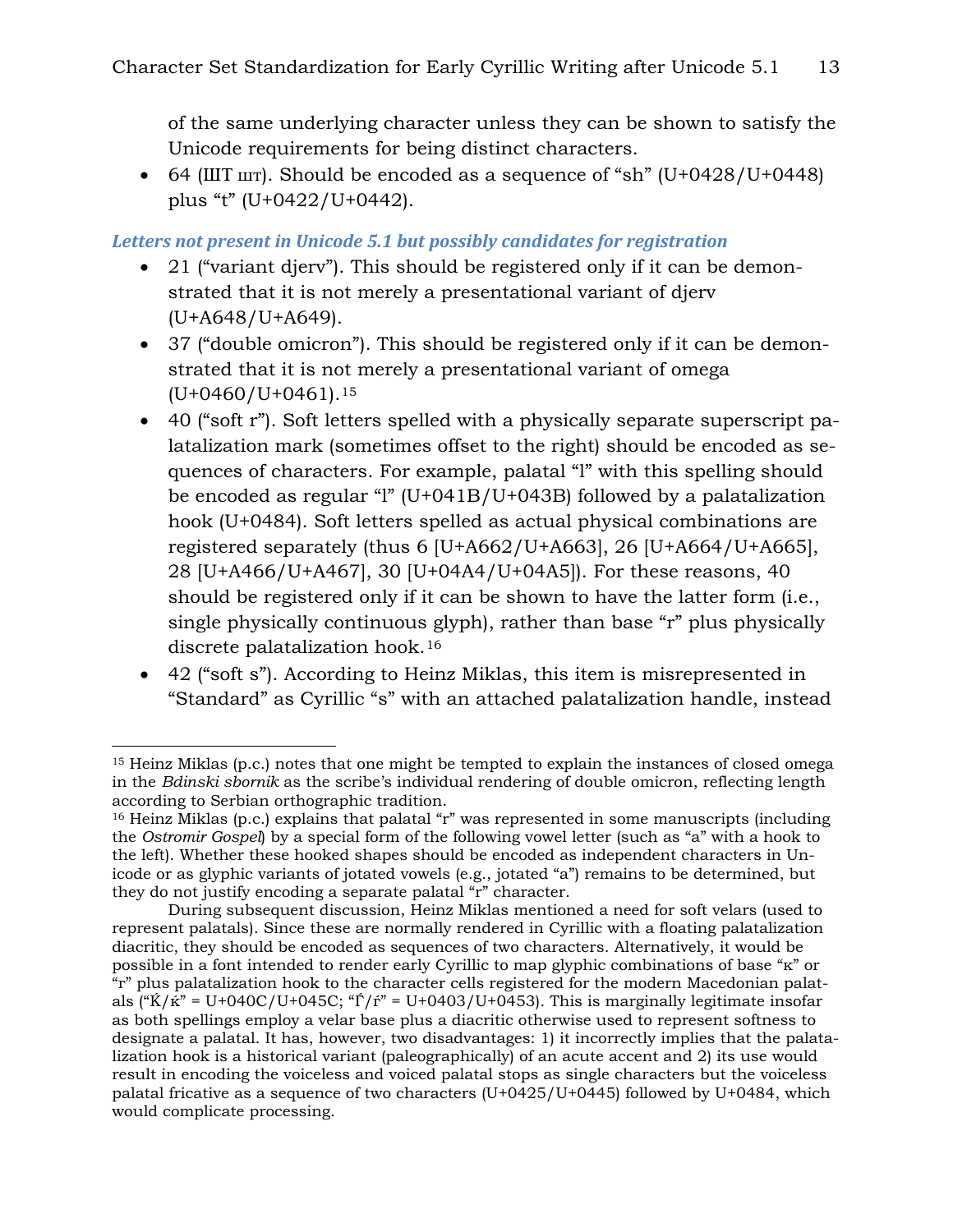of as broad Cyrillic "s", which is used in the *Codex Suprasliensis* apparently to represent palatal /ś/. This should be registered only if it can be demonstrated that broad and narrow "s" must be distinguished in order to encode the *Codex Suprasliensis* without losing graphemic information.

- 50 ("spidery [or sunny] x"). Heinz Miklas subsequently explained that this was intended to represent soft  $/x/$ . As such, it should be encoded in Cyrillic as a sequence of "x" plus separate palatalization diacritic. See the discussion above.
- 53 ("Glagolitic omega"). Should be registered as a Cyrillic character only if it can be shown to be used as a meaningful part of Cyrillic writing. Glagolitic writing shows up in occasional and irregular ways in Cyrillic texts, and should be treated as Cyrillic (and not intrusive Glagolitic) only if it can be shown to satisfy the requirements for *Cyrillic* characterhood when it occurs within a Cyrillic context.
- 55 ("omega with superscript d"). 54 (U+047E/U+047F) is registered because it is viewed in certain contexts as an independent letter of the alphabet.[17](#page-13-0) 55 should be registered only if similar arguments can be advanced on its behalf. Otherwise it should be encoded as a sequence of omega (U+0460/U+0461) plus a superscript "d".[18](#page-13-1)
- 57 ("soft ts"). Should be registered only if it can be shown to function as a distinctive part of some Cyrillic writing, and not merely as a glyphic variant of regular "ts" (U+0426/U+0446).
- 59 ("variant ch"). Apparently glyphic variant of regular "ch" (U+0427/U+0447). Should be registered separately only if the glyphs in question can be shown to satisfy the definition of distinct characters.
- 75 ("second jat′"). Should be encoded only if it can be shown not to be a glyphic variant of 74 (U+0462/U+0463) according to the Unicode definition of character.
- 78 ("jotated uk"). Should be encoded only if it can be shown not to be a glyphic variant of 77 (U+042E/U+044E) according to the Unicode definition of character.
- 93 ("long izhica"). Should be encoded only if it can be shown not to be a glyphic variant of 94 ("U+0474/U+0475") according to the Unicode definition of character.

<span id="page-13-0"></span><sup>&</sup>lt;sup>17</sup> In fact, in some cases "ot" is treated as a separate letter of the Slavonic alphabet even when the omega and "t" are written consecutively and in-line, and not only when the "t" is superscripted over the omega. See Figure 25 in N3194R.

<span id="page-13-1"></span><sup>18</sup> Regular "d" is U+0414/U+0434. Separate superscript "d" is U+2DE3. See the discussion of superscription above.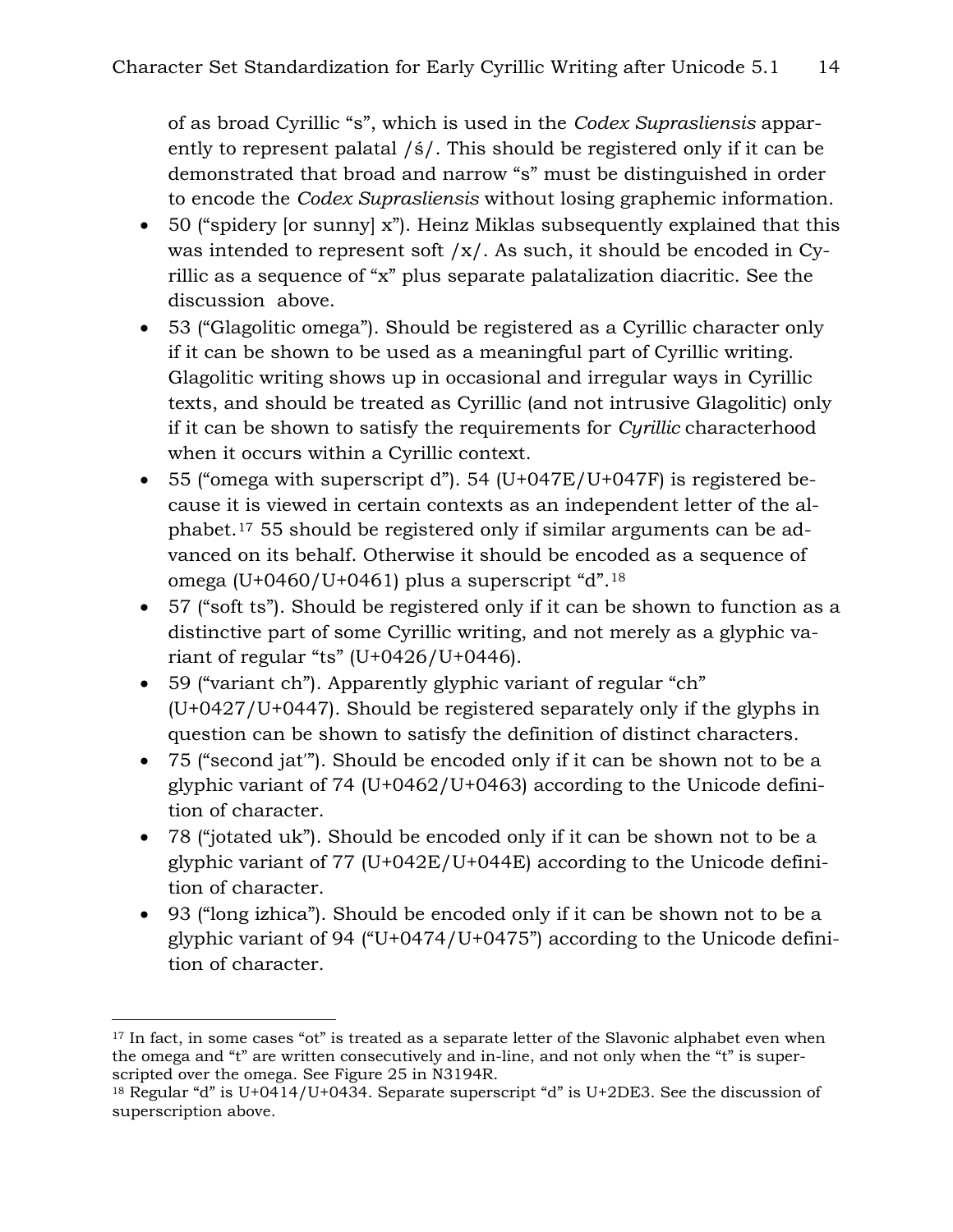#### *Letters not candidates for registration*

- 60 ("glagolitic ch"). Withdrawn by Heinz Miklas.
- 65 ("glagolitic sht"). Withdrawn by Heinz Miklas.
- 68/69/72 (variants of "jery"). In the early period jery was composed dynamically from back jer plus any of the two Cyrillic or three Glagolitic "i" letters. The dynamic composition means that such spellings should be encoded as sequences of two characters.[19](#page-14-0)
- 95 ("izhica with two dots"). This can be composed from regular izhica (U+0474/U+0475) and superscript diaeresis (U+0308).

#### *Diacritics, punctuation, and symbols*

 $\overline{a}$ 

"Standard" lists 49 diacritical marks and 26 punctuation marks and symbols. All are present in Unicode 5.1 with a small number of exceptions, which may be proposed for registration if they can be shown to satisfy the Unicode definition of character, and not be to glyphic variants of characters that are already registered. It should be noted that Unicode includes diacritics, punctuation, and symbols that may be used within all scripts (including Cyrillic), as well as those that are script-specific. Cyrillic-specific items in these categories can be proposed only if they do not already exist as either Cyrillic or general characters. Note that some complex punctuation may be already be registered as a unitary character, while other complex punctuation can be constructed as a sequence of characters (e.g.,  $\therefore$  may be encoded as two middots [U+00B7] with a colon [U+003A] between them or as a single character).

Items in these categories not present in Unicode 5.1 are:

- Diacritics 31/32/39. 31 and 32 appear to be glyphic variants of 30 (U+1DC3) and 39 appears to be a glyphic variant of 37 (U+0483). Should be registered only if they can be shown be shown to function as distinctive parts of some Cyrillic writing, and not merely as glyphic variants of other registered characters.
- Diacritics 41/42/43/44/45. "Standard" refers to these as titlos located between characters. Unicode already includes a unitary equivalent of 41 (U+035E), and the others can be composed by using a zero width joiner (U+200D) and the appropriate non-spacing diacritic.

<span id="page-14-0"></span><sup>&</sup>lt;sup>19</sup> In subsequent discussion Heinz Miklas also suggested adding both front and back jer followed by "i" with two dots. These should be spelled as sequences of two characters for the same reason. Note that spelling jery with two characters does not imply that it represents two sounds; much as there need not be a one-to-one correspondence between characters and glyphs, there need not be a one-to-one correspondence between characters and sounds or, for that matter, between glyphs and sounds.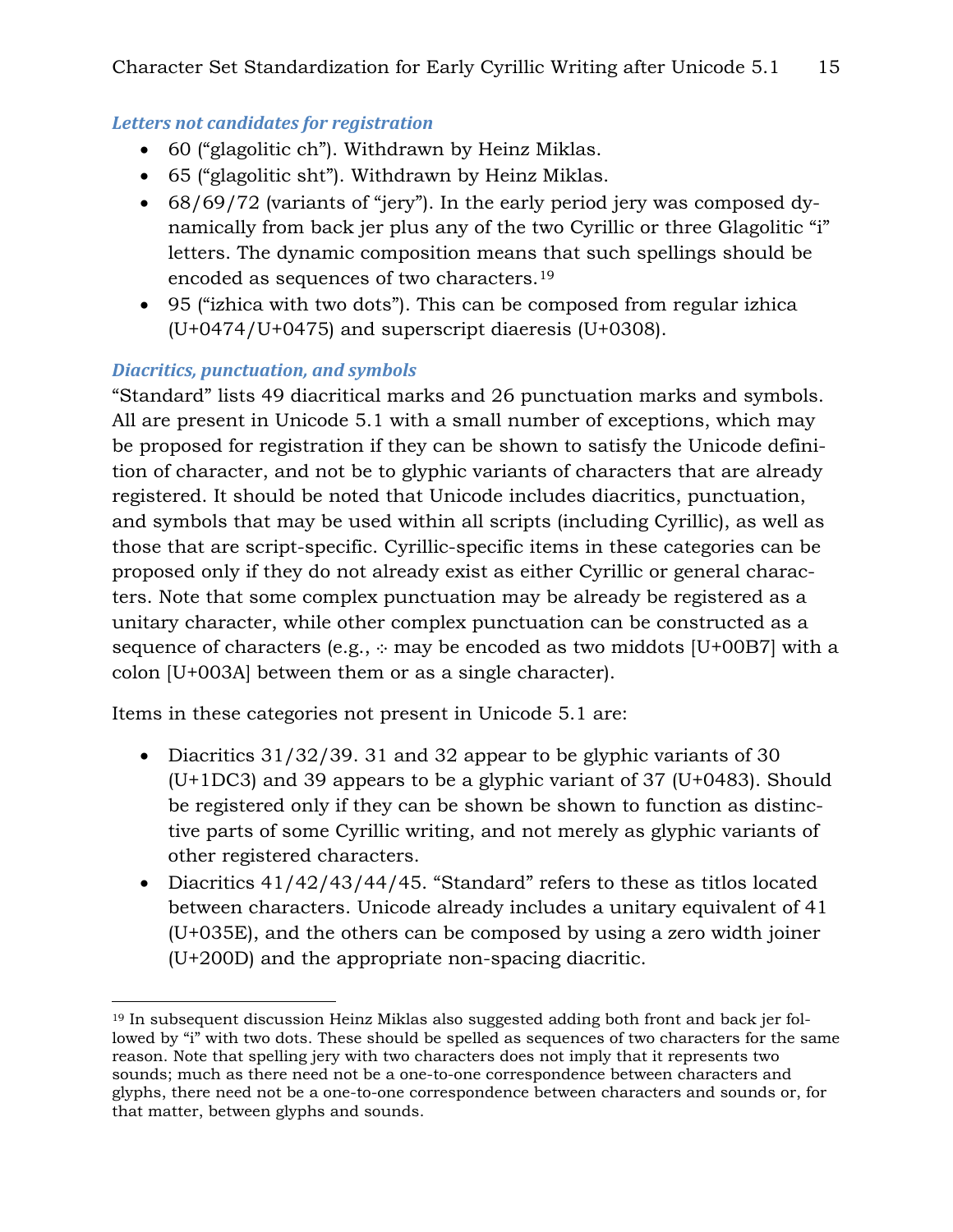- Diacritics 46/47/48/49. "Standard" refers to these as signs (znakovi) between characters. They, too, may be encoded by inserting a zero-width joiner plus a non-spacing diacritic between the two base letters.
- Punctuation/symbol 11. Appears to be a glyphic variant of 10 (U+00F7). Should be registered only if it can be shown be shown to function as a distinctive part of some Cyrillic writing, and not merely as a glyphic variant of other registered characters.
- Punctuation/symbol 19/20. Jotated characters are registered as they are proposed. Accordingly, separate combining jotation bars should not be registered.
- Punctuation/symbol 21. Appears to be a glyphic variant of 22 (U+2E13). Should be registered only if it can be shown be shown to function as a distinctive part of some Cyrillic writing, and not merely as a glyphic variant of other registered characters.

#### *Numbers*

"Standard" lists 92 precomposed numbers (combinations of number marks plus letters), 82 "basic" and 10 "functional." None of these should be registered separately; all should be encoded as combinations of base letters plus combining numerical characters. It also lists the 7 required combining numerical characters, all of which are already present in Unicode 5.1.

**Possible need for the expansion of the early Cyrillic inventory in Unicode**

Any future expansion of the early Cyrillic inventory in Unicode will require a demonstration that new candidates for inclusion satisfy the Unicode definition of character. This is clearly not the case with most of the items listed in "Standard" that are not currently part of Unicode 5.1, but it may be possible to support the inclusion of a small number of items, discussed individually above, in the future.

# **Strategies for encoding early Cyrillic writing in a standardsconformant manner**

Slavists who wish to encode early Cyrillic writing should do so in a standardsconformant manner so that the resulting documents will not be dependent on specific software or fonts. This means using the Unicode (currently 5.1) character inventory and fonts designed to support a Unicode environment. Users who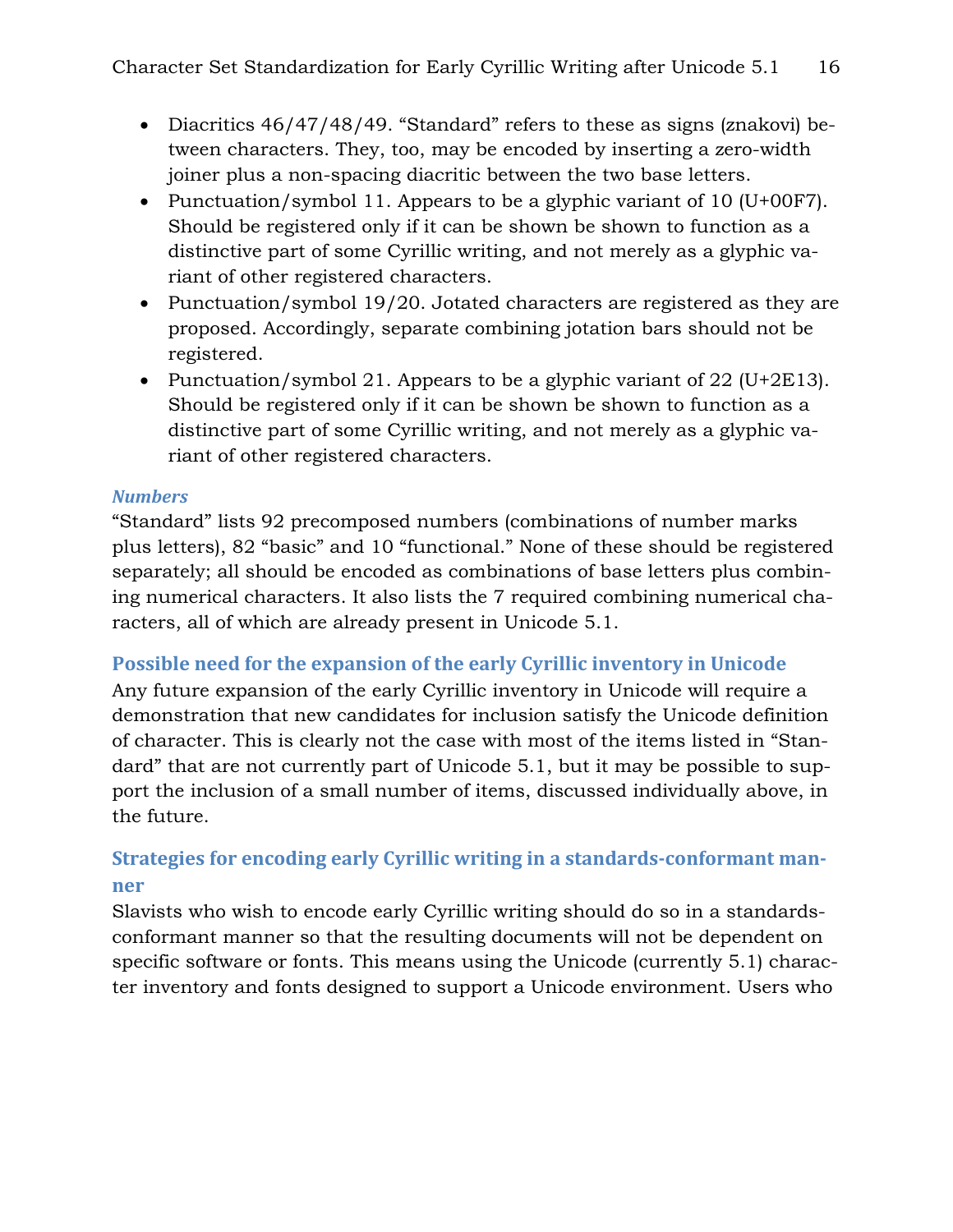require additional characters not registered in Unicode or glyphic variants of standard Unicode 5.1 characters have three options:<sup>[20](#page-16-0)</sup>

- 1. They can change fonts, representing, for example, the writing of each time and place with a font that represents the writing of that time and place in a culturally acceptable manner.
- 2. They can represent different glyphs with Unicode Private Use Area (PUA) characters. In this context, it would be helpful if the paleoslavistic community could agree on a sort of microstandardization of a portion of the PUA for that purpose.
- 3. They can use Open Type technology (which includes glyph selection, substitution, ligation, etc.) to select appropriate glyphic forms. In this case it would be helpful if the paleoslavistic community could agree on a sort of microstandardization of glyph references, which could facilitate coordinated and consistent font development.

Although in general "Standard" is not suitable as a character set inventory or as the basis for an eventual proposal to the UC, it could nonetheless make a meaningful contribution to Slavic electronic text technology both as a rich glyph inventory and as a resource for the microstandardization of the PUA or of Open Type glyphic variants.

# **Works cited**

#### N3194R

"Proposal to encode additional Cyrillic characters in the BMP of the UCS." ISO/IEC JTC1/SC2/WG2 N3194R. Submitted by the UC Berkeley Script Encoding Initiative (Universal Scripts Project). 2007-03-21. http://std.dkuug.dk/jtc1/sc2/wg2/docs/n3194.pdf .

# Proposal

 $\overline{a}$ 

"Proposal for Registering the Old Slavic Cyrillic Script in Unicode." Adopted at the International Conference Held in the Serbian Academy of Arts and Sciences from 15–17 October 2007, Organized by the SASA Language and Literature Department and the SASA Institute for the Ser-

<span id="page-16-0"></span><sup>&</sup>lt;sup>20</sup> By additional characters not registered in Unicode we mean items that satisfy the Unicode requirements for characterhood, but that have not (yet) been proposed and accepted for inclusion. Their encoding through other means would thus be a temporary solution until they can be registered and assigned an official code point outside the PUA. By glyphic variants of standard Unicode characters we mean items that do not satisfy the Unicode requirements for characterhood, but that some users may nonetheless wish to encode distinctively.